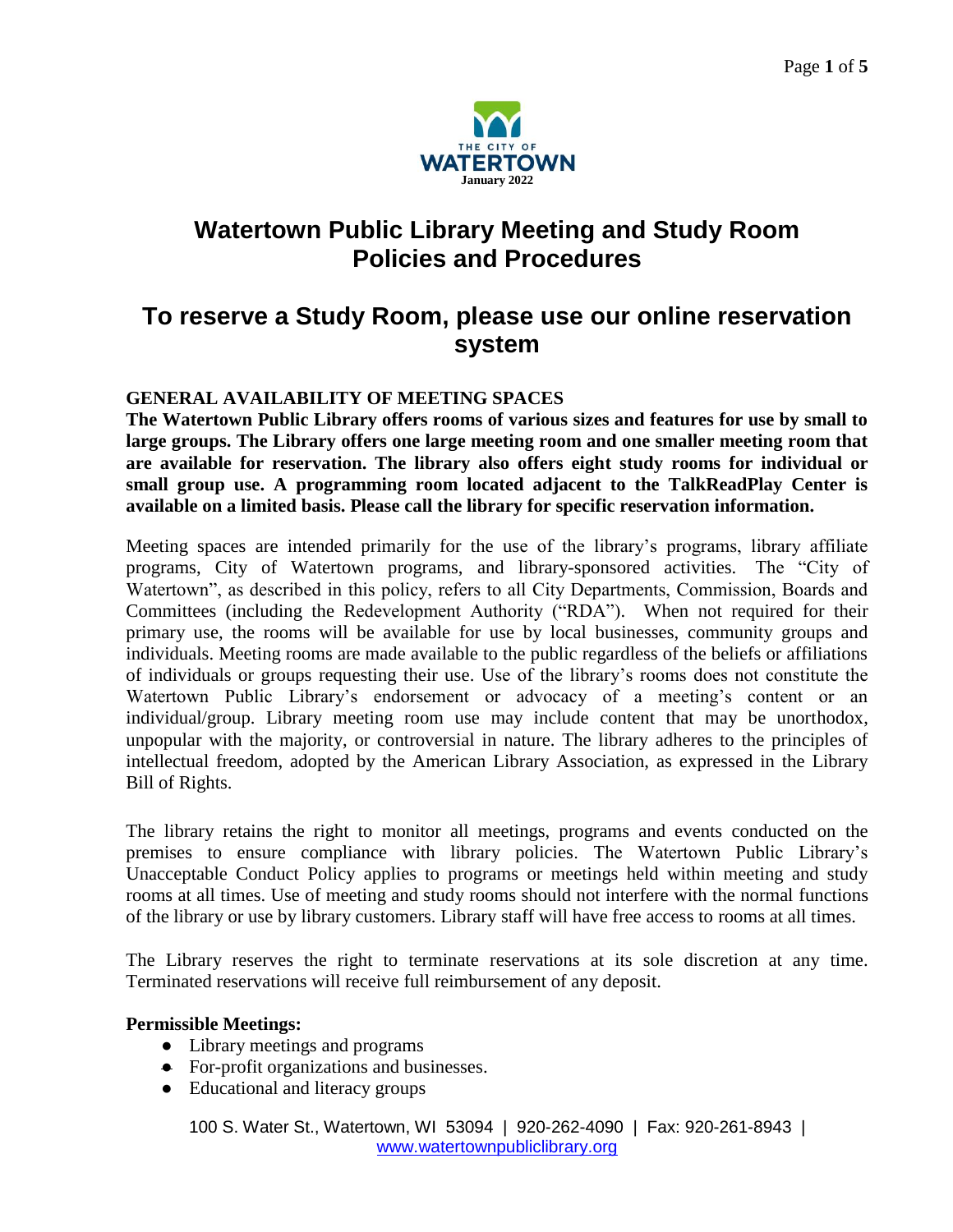- Civic betterment organizations
- Cultural and artistic groups
- Governmental meetings

Meeting rooms in the library may be reserved on a first-come-first-serve basis for groups primarily serving the needs of the Watertown community.

#### **CONDITIONS OF USE FOR THE MEETING ROOMS**

- Groups desiring to use the meeting room for regular monthly meetings must submit an application to the Library Director. It should be noted that library programs will take precedence over any other group's regularly scheduled meeting.
- Recurring reservations for up to three months will be accepted. However, groups with professional connections to the Library (ie. Bridges Library System, Friends of the Watertown Public Library or the City of Watertown) may make reservations farther in advance.
- In the event that the Library closes for an emergency such as inclement weather, the Library reserves the right to cancel any reservation held at this time without any liability.
- Smoking is not permitted.
- Use of candles or other flammable material is prohibited.
- Affix nothing to walls without approval of library management.
- Do not block fire exits in any way.
- Do not exceed designated maximum room capacity.
- Rooms shall be returned to original condition

Persons attending meetings are subject to library rules, regulations, and policies. Persons/groups who disturb library activity or library users may be denied future use of meeting rooms for a duration determined by library staff. Persons/groups denied future use of meeting rooms may appeal the decision of library staff to the Library Board.

### **APPLICATION PROCEDURE**

- Applications for the use of the meeting rooms by non-library groups must be made on the appropriate form by an authorized representative of the group. The person signing the application form will accept joint and several liability for damages to the meeting room that occur during the time period their organization meets, together with their organization
- Upon receipt of a properly executed application for use of a room during library hours, a library staff member may approve the application and confirm the booking of the meeting purpose falls clearly within the approved meeting room policies.
- If there is an application which the policy does not clearly cover, the staff member will refer the application to the Library Director, who will either approve or disapprove; or if an exceptional request is not covered by policy, refer it to the board.
- The library reserves the right to deny future use of the meeting rooms to individuals, groups, or organizations whose previous conduct has resulted in damage or disregard of the guidelines, regulations, conditions, or rules of conduct in this policy.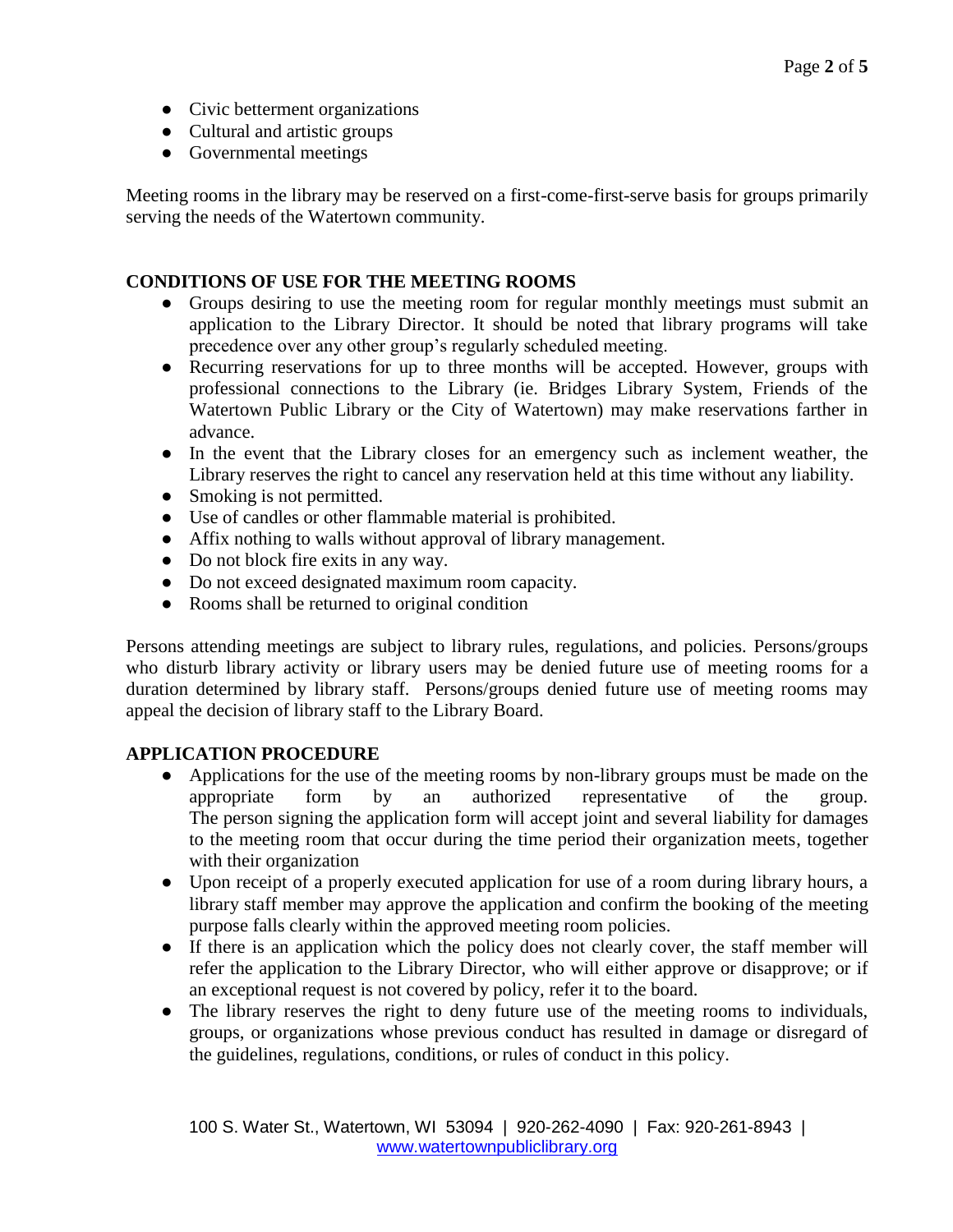### **FEES AND ADMISSION CHARGES**

1. No fees are charged by the library for the use of the meeting rooms, except as otherwise specifically outlined in this policy.

# **CHILDREN'S GROUPS**

Children's groups may use the meeting rooms provided that an adult sponsor makes an application, and provided that the meeting is supervised by adult sponsors, at least 1 adult for every 10 minors, unless special permission is obtained from the Library Director.

## **EQUIPMENT**

- The group shall be responsible for any advance preparations, for setting up and putting away meeting room furnishings used for its meeting, as well as clearing away their own equipment. The library reserves the right to refuse requests for equipment if the equipment requested is needed for library purposes at the time in question.
- The library cannot provide operators for equipment. If instructions are required, it is suggested that a representative of the group make an appointment with library staff before the meeting.
- Storage facilities will not be provided for any non-library or non-City of Watertown organization

## **OTHER REGULATIONS**

- Food and/or beverages are allowed in the meeting rooms. Proper clean-up and disposal is required.
- Rooms must be restored to their original order and all equipment returned to the front desk. Library staff is not available to assist
- All meetings not sponsored by the library must end at least 15 minutes before the library closes unless special considerations have been made for using the Community Room.
- No children may be left in the meeting room unattended.

# **TELEPHONE CALLS FOR MEETING DURING LIBRARY SERVICE HOURS**

• Library staff is unable to carry messages (e.g. telephone calls) to persons/groups using the meeting room.

# **AGREEMENT BY USER**

- 1. In consideration for the use of a meeting room, each organization agrees to:
	- Pay for all damage to any property of the Watertown Public Library resulting directly or indirectly from the conduct of any member, officer, employee or agent of the organization or any of its invitees.
	- Defend, indemnify and hold harmless the City of Watertown and the Watertown Public Library from and against any and all claims and causes of action for any injury to persons or property caused by the applicant organization or any person in connection with a meeting.
	- Take responsibility for compliance with the accessibility to services provisions of the Americans with Disabilities Act.

100 S. Water St., Watertown, WI 53094 | 920-262-4090 | Fax: 920-261-8943 | [www.watertownpubliclibrary.org](http://www.watertownpubliclibrary.org/)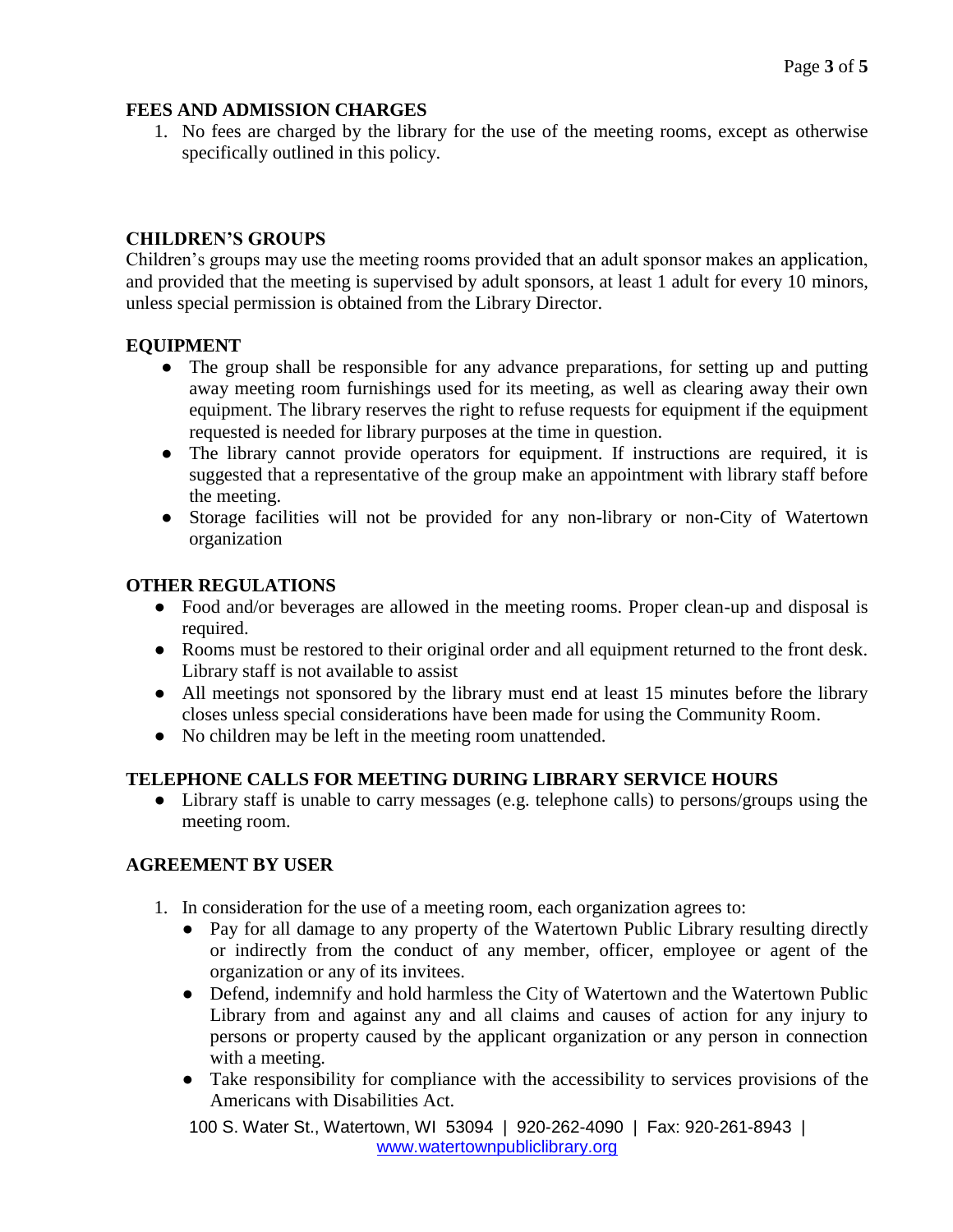It is understood that the City of Watertown and the Watertown Public Library assume no responsibility whatsoever for any property placed in the Library in connection with a meeting; and that the City of Watertown and the Watertown Public Library are hereby expressly released and discharged from and against any and all liability for any loss, injury or damage to persons or property which may be sustained by reason of a meeting.

The Library Board reserves the right to modify these policies without notice.

#### **AVAILABLE MEETING ROOMS AT THE LIBRARY**

#### **Meeting Room 122 Community Room Maximum Occupancy: See below.**

The Community Room offers several seating configurations for large group gatherings. The Community Room accommodates 72 people in classroom-style, 96 people in banquet set-up, and 140 in auditorium-style layout. Amenities include a full audiovisual system and access to the patio. The Community room also features a warming kitchen. Events using the Community Room also have access to the Patio, weather permitting. As a public outdoor space, however, the Library cannot guarantee exclusive use of any outdoor space by an entity renting this room.. The Community Room may be rented for events twelve (12) months in advance.

Deposit \$100 with Library staff as a cleaning deposit. In the event the Community Room is not cleaned to the satisfaction of Library staff following conclusion of reservation, the deposit shall be retained by the Library. A deposit rental fee is required upon booking the room. The remainder of the rental fee is due the day prior to the event or meeting.

**Cost**: \$40/hour, includes \_\_\_\_ tables and \_\_\_\_ chairs

Non-profits, the City of Watertown and the Family Center can reserve the room at no cost.

#### **Conference Room 210 Maximum Occupancy: 20**

Located on the second floor, the Conference Room offers a formal meeting space for groups up to twenty. Amenities include a large conference table, and a video display monitor for usage with personal devices. Users may bring in their own food or beverage, however all food preparation must be done in advance of using the room. Equipment intended to heat or keep foods warm is not allowed without approval of Library management. Cold beverages and hot beverages that do not require heating are allowed. Alcoholic beverages are not permitted. The Conference Room is only available during Library hours.